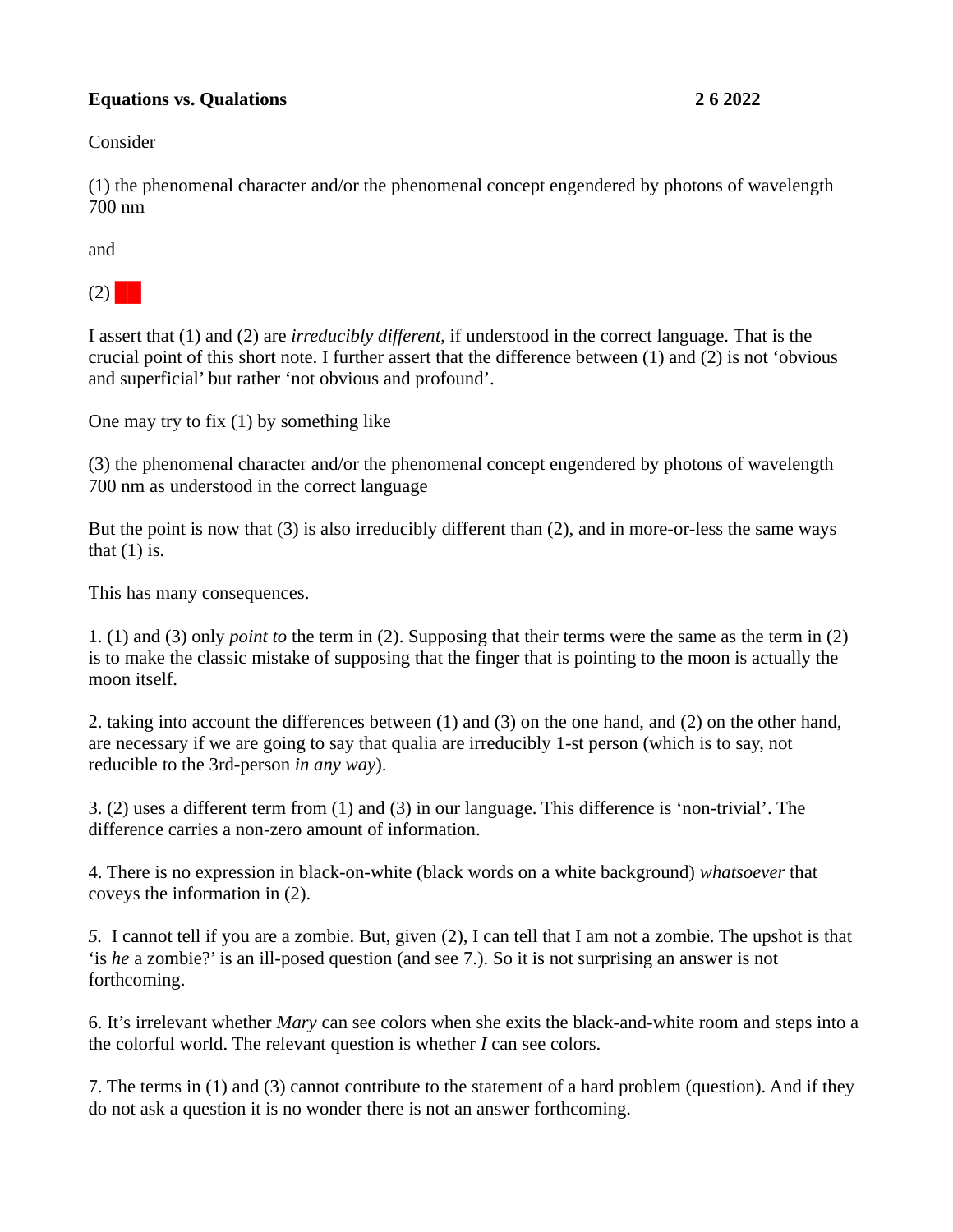8. One can imagine answers to purported hard problems using the terms in (1) and (3) that are nevertheless not answers to hard problems using the term in (2). This may not be obvious, but it is selfevident.

9. It is conceivable that we can vary (1) and (3) independently of varying (2). For all we know, this actually happens in our universe. (And I have used this fact in the definition of an ontology in a different paper.)

10. The *copyright* of this paper *must* include actual red. Otherwise it is not a copy. This fact is not true of any philosophy paper ever written up to this point (or actually up to several previous papers in this line).

11. Suppose we assume that the behavior (in some given sense) of the terms in (1) and (3) is the same as the behavior of the term in (2). What that shows (proves, I would say) is that 'behavior' is not what we're talking about when we say 'irreducibly 1st-person'.

12. Let there be a professor who writes the number 5 on a chalkboard in a classroom with 42 students. Then, clearly, there is some sense in which there is just *one* number 5 in the classroom. But suppose the professor has colored chalk, and writes the term in (2) on the blackboard. Then, clearly, there is some sense in which there are *43 different* reds in the classroom (42 students + 1 professor).

One might try to capture (2) by something like

(4) in two-valued semantics define the term  $t = t(x, y)$ , where *x* is 1-st person and *y* is 3rd-person.

But this doesn't work either, for more-or-less the same reasons that (1) and (3) don't work.

One may write

(5) blue light  $+$  red light  $=$  magenta light

(6) blue paint  $+$  red paint  $=$  purple paint

but



where, in (7), the two terms on the left hand side are apprehended by two different subjective states, but the two terms on the right hand side are apprehended simultaneously by one subjective state. There are two qualia on the left hand side: first blue and second red, (or, depending on how they are apprehended, first red and second blue), but only one quale on the right hand side: blue and red.

The upshot is that (7) is different from (5) and it is different from (6). I conclude that (7) *cannot* be reduced to (stated by) either (5) or (6).

In other papers (see PhilPapers) I've used the word 'qualation,' which is qualia + equation. A qualation necessarily contains qualia (and not merely references to qualia). In this paper, (1), (3), (4), (5), and (6) are not qualations, whereas (2) and (7) are qualations (where we may regard (2) as a simple kind of